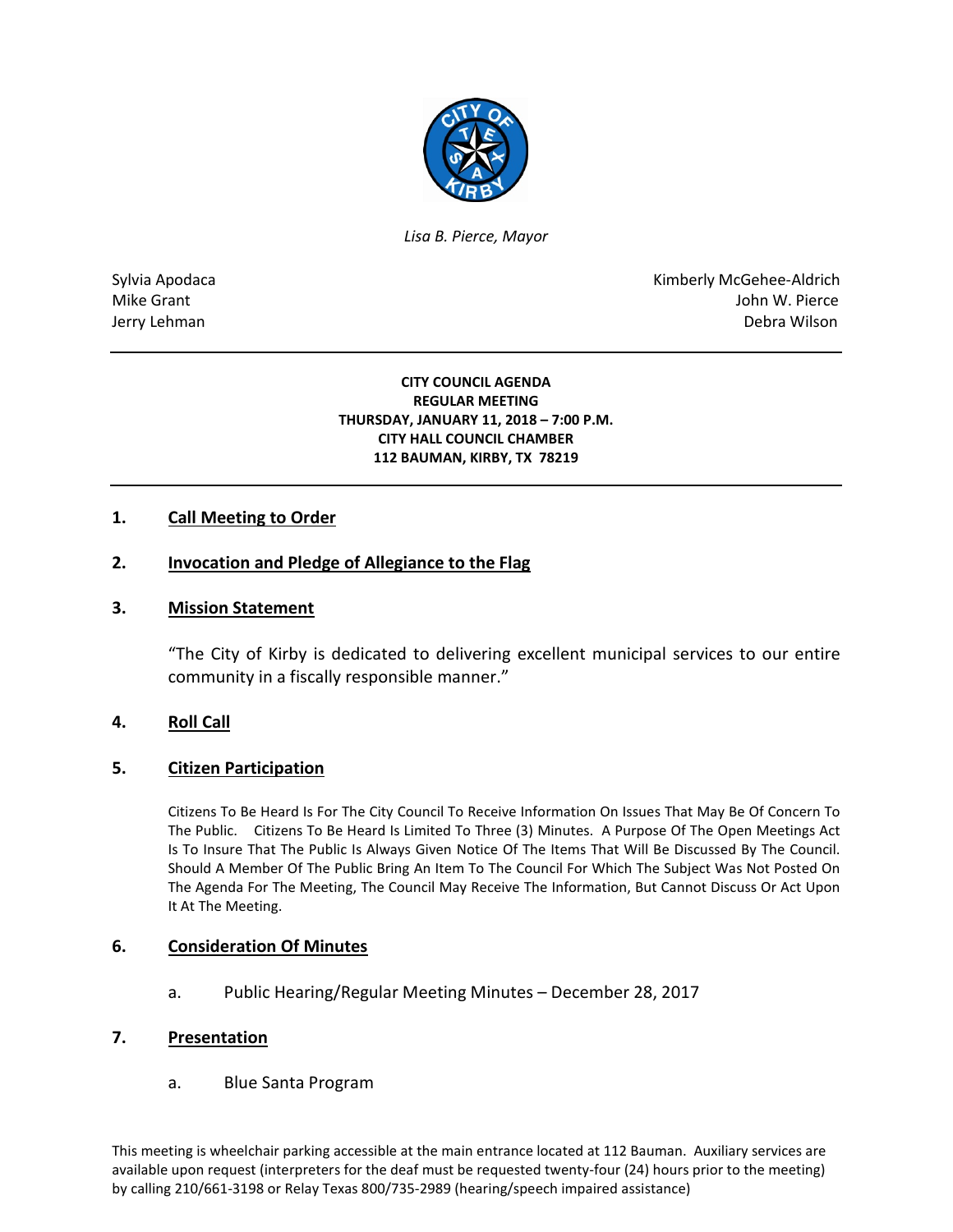# **8. Discussion And Possible Action**

- a. Discussion And Possible Action On Ordinance No. O-2017-829 Adopting Chapter 56 Of The Code Of Ordinances Of The City Of Kirby, Texas For Public Right-Of-Way Management; Regulating The Physical Use, Occupancy And Maintenance Of City Rights-Of-Way By Wireless Network Providers; Describing The Purpose; Providing Definitions; Providing City Procedures For Applications For Permits; Establishing Time Periods For Approval Of Permit Applications; Providing Application Fees And Annual Public Right-Of-Way Rental Rates; Providing Restrictions On Placement Of Network Nodes And Node Support Poles In Municipal Parks And Residential Districts; Adopting A City Design Manual And Requiring Compliance With The City Design Manual And Applicable Codes For The Installation Of Network Node And Node Support Poles Pursuant To Chapter 284 Of The Texas Local Government Code; And Providing An Effective Date**.** This Is The Second Reading.
- b. Discussion And Possible Action On Community Development Block Grant Intergovernmental Cooperative Agreement With Bexar County For Arneson And Scotsman
- c. Status Update And Discussion On Code Compliance City Map Program
- d. Discussion And Possible Action Regarding Economic Development Committee Funding Requests For Fiscal Year 2017-2018
- e. Discussion And Possible Action On A Variance Request To The Zoning Ordinance Section 153.020 (B)(4) "C-2" Commercial District - To Allow The Existing Carport Built Within The Twenty-Five Foot (25') Front Yard Setback; And, Section 153.053 Property And Setback Lines - To Allow The Existing Enclosure Of The Carport To Remain; Located At CB 5941 BLK 5 Lot 51; Otherwise Known As 4807 Gibbs Sprawl Road, City Of Kirby, Bexar County, Texas.
- f. Discussion And Possible Action On A Change Order For Pageland/Theodor Reconstruction Project
- g. Discussion And Possible Action On Existing Ordinance No. O-2012-727 Establishing A Procedure for Certain Underground Utility Construction Within The City Of Kirby, Texas And Providing Penalties For Violations Thereof
- h. Discussion And Possible Action To Appoint A Member To The Planning And Zoning Commission